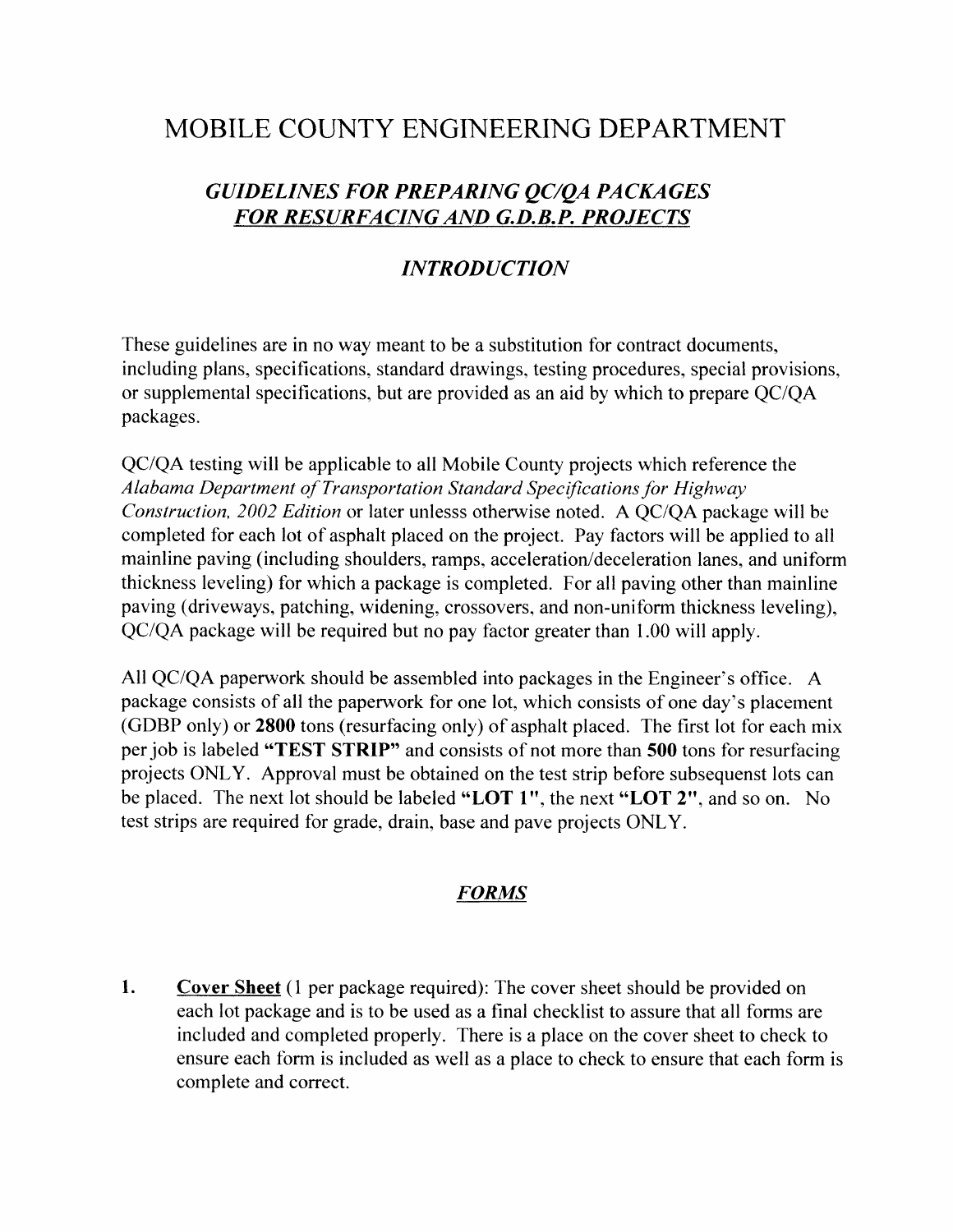- 2. BMT-20 (2 per package required): The BMT-20 is the *Asphalt Plant Mixture Test* **Report.** This form is completed at the plant by the QC/QA representatives of the Testing Lab and the Contractor. All required information should be listed in the proper location and the form should be signed by a Certified Technician.
- BMT-19 (1 per package required): The BMT-19 is the *Worksheet Summary of* Lot Test Results for Air Voids and AC Content. This form is completed by the Engineer's representative pulling one sample at random during each lot for comparison. The values (from the Contractor's results) for these items are to be compared to the required values (from the approved mix design) and the average deviations are checked against the appropriate table in the *Alabama Department of* Transportation Standard Specifications for Highway Construction, 2002 Edition or later, Section 410.08 or approved Special Provision in the contract. The pay factors are then recorded on the QC/QA-1 and QC/QA-3. 3.
- BMT-97 (1 per package required): The BMT-97 is the *Worksheet to Calculate* Mat Density Lot Pay Factors. The Engineer should complete this form in the office. The densities from the MC-CDW are entered for each sublot and compared to the target percentage. The deviations are listed and the average deviation for each sublot is used to obtain the sublot pay factor from the table provided in the Alabama Department of Transportation Standard Specifications for Highway Construction, 2002 Edition or later, Section 410.08, Supplemental Specification, or approved Special Provision in the contract. The sublot pay factors and lengths are then used in the equation provided on the bottom of the form (work must be shown on the form) to obtain the lot pay factor. This lot pay factor is then recorded on the QC/QA-1, and QC/QA-3. BMT-97 forms are not required for grade, drain, base and pave projects ONLY. 4.
- **BMT-4** (1 per package required): The BMT-4 is the *Plant Mix Daily Placement* **Report** and is completed by the Engineer's Field Inspector each day there is asphalt placed on the project. The information on this form provides daily and "todate" information on the tack coat and plant mix. J.
- $QC/QA-1$  (1 per package required): The  $QC/QA-1$  is the **Summary of Initial Test** Results and contains the lot, tonnage, and pay factor information for the lot of asphalt placed. It also provides a place to indicate if a referee test was needed. 6.
- QC/QA-2 (1 per package required): The QC/QA-2 is the **Summary of Referee Test Results** and is only completed if referee tests were performed. Referee tests 7.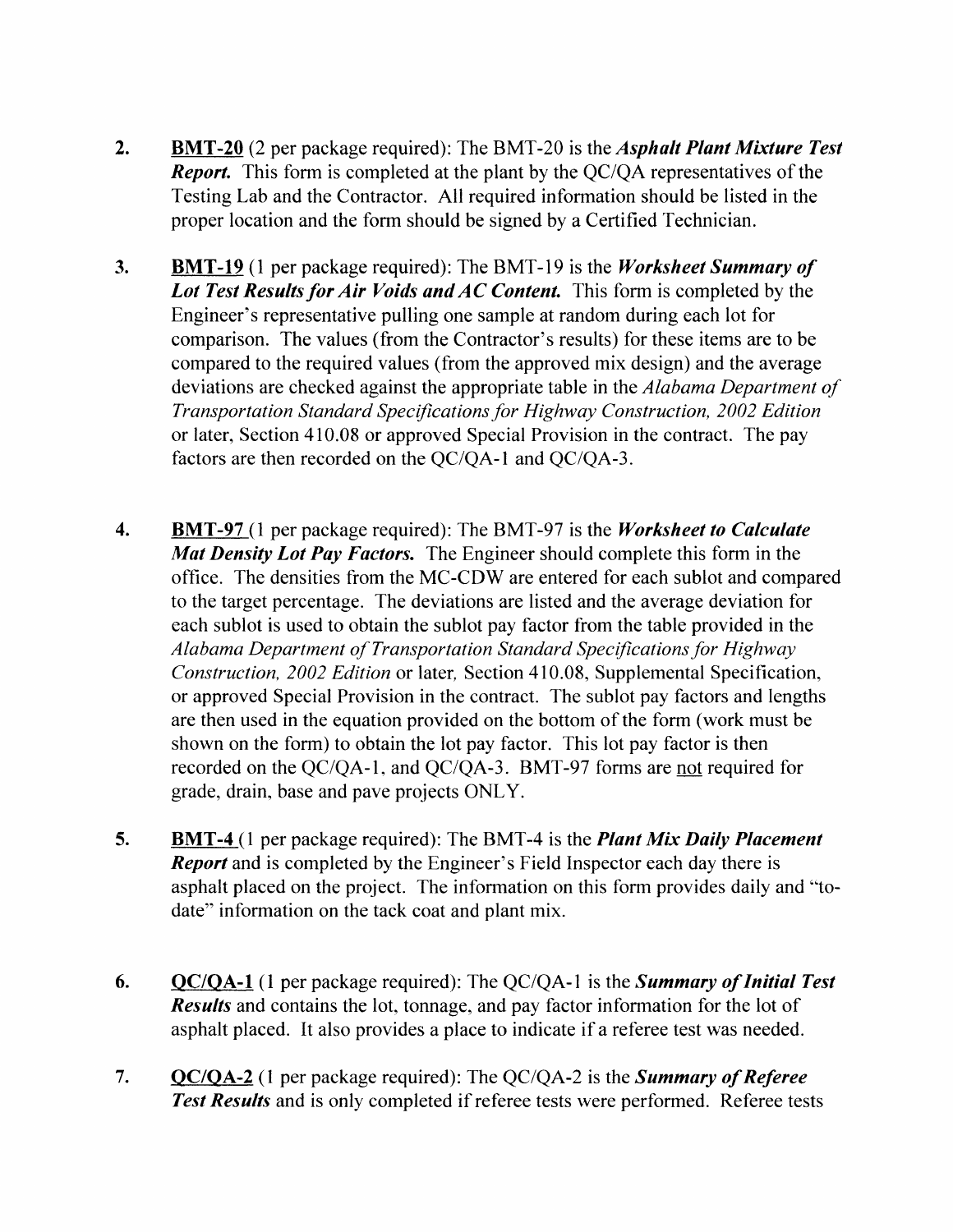are only required when the differences between test results of the verification samples are not within the tolerances in Table V, Section 410, and cannot be resolved by the methods outlined in Section  $106.09(c)4$ . This form should only be included if referee tests are performed.

8.  $QC/QA-3$  (1 per package required): The QC/QA-3 is the **Summary of Adjusted Tonnage.** This form shows the pay factor information for each lot placed to date. Also, the adjusted tonnages are shown along with the tonnage at no pay. Be sure to note that only the lowest numerical pay factor for each lot is used to adjust the tonnage to be paid for.

## ADDITIONAL INFORMATION

In addition to the above-mentioned forms, the Asphalt Tickets, Cross-Slope Readings at Intervals of 50 feet, 25 feet in curves (supers), and Certification Letter should be included with the submittal. Each asphalt ticket should be signed by the Engineer's Representative, the Testing Lab's Representative and the Weighmaster. The tickets should be sorted and bundled by the placement, date and lot. When the tickets are obtained by the inspector, the temperature, time placed, number of axles on truck, and signatures should be recorded on every ticket.

A more thorough explanation of QC/QA and asphalt placement requirements is offered in the Alabama Department of Transportation Standard Specffications for Highway Construction, 2002 Edition or later, Sections 106.09 and 410.

## QC/OA REPORTS

All QC/QA Reports are to be submitted with Monthly Estimate when Asphalt is placed. Asphalt Tickets, Certification Letter, Bituminous Price Adjustment Worksheets, and Cross-Slope Readings should also be submitted with the QC/QA Reports.

- 1. QC/QA reports are required for all projects referencing the 2002 ALDOT Standard Specifications Manual for Highway Construction (or later).
- 2. If asphalt quantity produced is less than 50 tons, no tests should be taken. The first test should be taken from the first loaded truck following the truck containing the fiftieth ton produced. (ALDOT Standard Specification for Highway Construction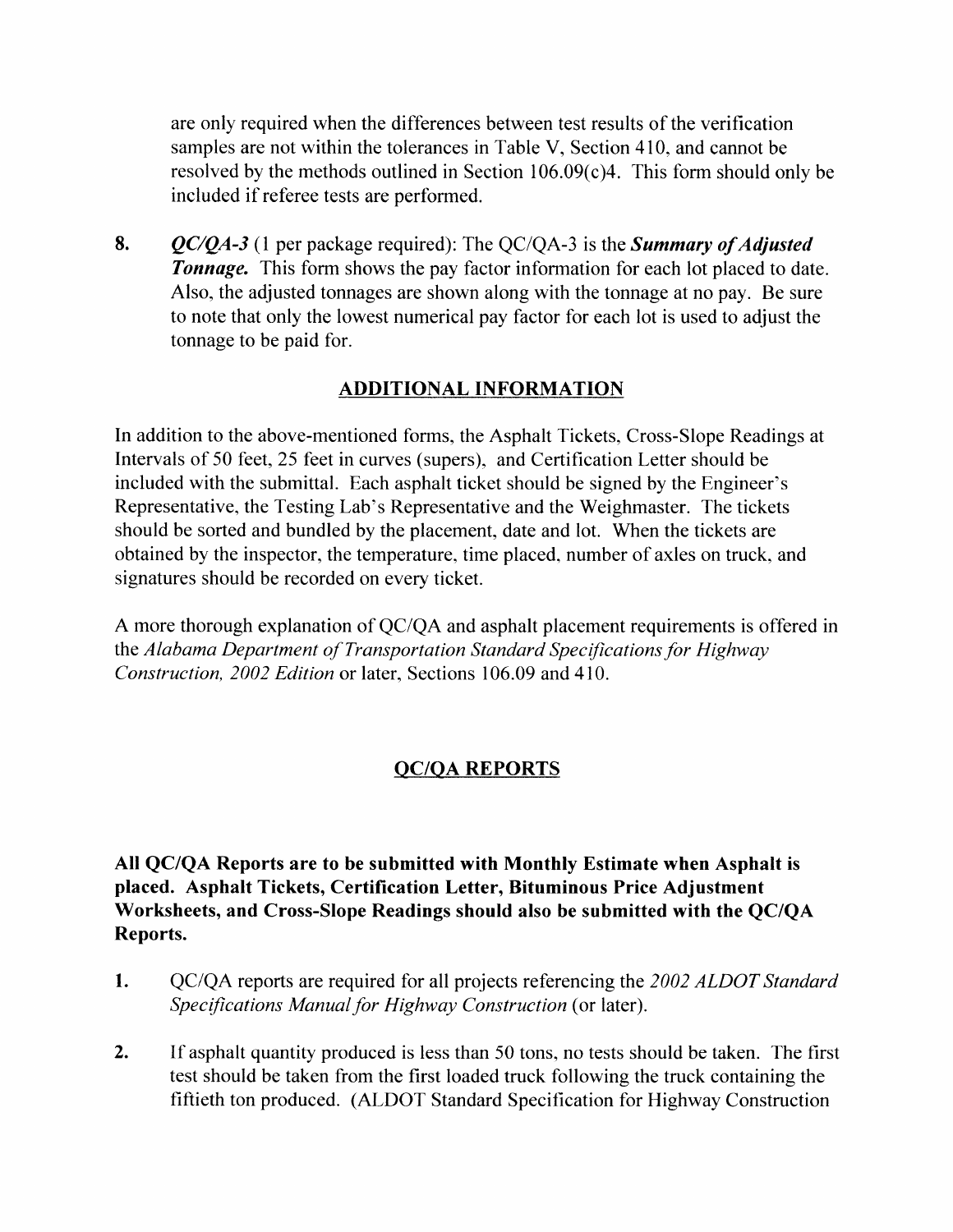- Table 1, Section 106.09)

#### 3. Each Package consists of an Individual Lot (core densities only).

- A. The first Lot is labeled as the Test Strip and consists of not more than 500 tons for resurfacing projects only.
	- l. Maxirnum Pay Factor is I .0 or payable at 100 percent.
	- 2. Test Strips are not required for GDBP projects only.
- B. The Lots following the Test Strip should be labeled as Lot 1, Lot 2, etc. 1. Maximum Pay Factor is 1.02 or payable at 102 percent for resurfacing projects only.

2. Lots consists of 2800 tons of asphalt placed for resurfacing projects only.

3. Each Days' Placement is classified as an Individual Lot for GDBP projects only.

4. Pay factors will not exceed 1.00 or 100 percent for GDBP projects only.

## REQUIRED FORMS FOR QC/QA

#### 1. Cover Sheet

| $\overline{2}$ . | <b>BMT-4:</b>  | Form completed by the Engineer's Field Inspector.<br>A. Spread rates should be calculated for every 5,000 square yards<br>for resurfacing projects only.                      |
|------------------|----------------|-------------------------------------------------------------------------------------------------------------------------------------------------------------------------------|
|                  |                | B. Spread rates should be calculated for every 1,000 square yards<br>for GDBP projects only.                                                                                  |
| 3.               | <b>BMT-19:</b> | Form completed by Engineer's Representative.<br>A. Deviations from the Contractor's results for the Air Voids and<br>Asphalt Content are checked against the Required Values. |
|                  |                | B. Use Average Deviations to determine Pay Factor from<br>Section 410.08 of the ALDOT Specification Manual.                                                                   |
| 4.               | <b>BMT-20:</b> | Form completed by the Contractor.                                                                                                                                             |

Form completed by the Testing Lab.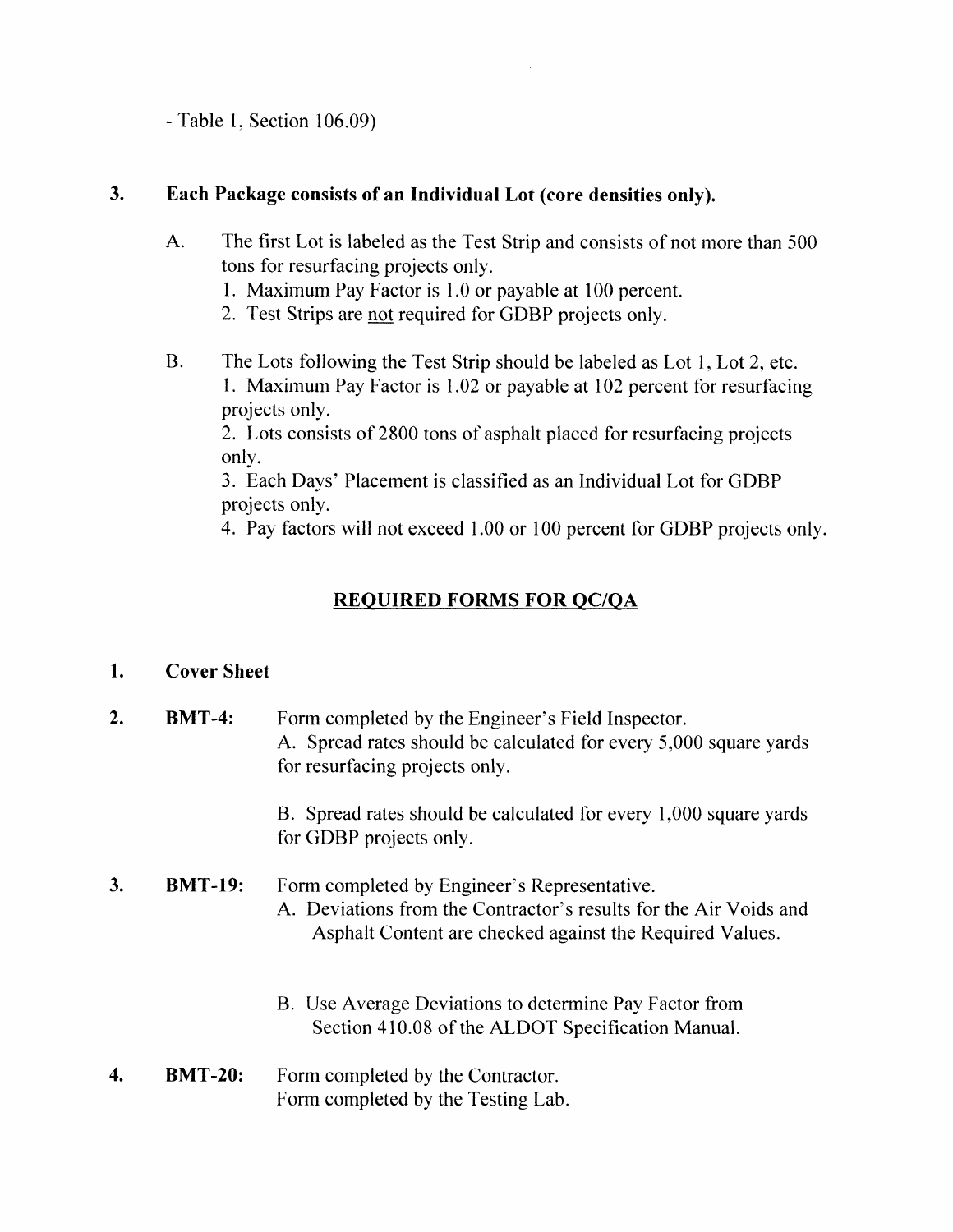| 5.      | <b>BMT-97:</b> | Form completed by Engineer. * (Required for Mainline Paving only)<br>A. BMT-97 forms are not required for GDBP projects only.                                                       |
|---------|----------------|-------------------------------------------------------------------------------------------------------------------------------------------------------------------------------------|
|         |                | B. Densities for each sublot are compared to Target of 92 Percent<br>resurfacing projects only.<br>for                                                                              |
| Manual. |                | C. Use Contractor's Average Deviations to determine Sublot Pay<br>Factor from Section 410.08 of the ALDOT Specification                                                             |
| Sublot  |                | D. Determine Lot Pay Factor by applying weighted average of<br>Pay Factors.                                                                                                         |
| 6.      | $QC/QA-1$ :    | Form completed by Engineer.                                                                                                                                                         |
| 7.      | $QC/QA-2$ :    | Form completed by Engineer.<br>A. Only needed if referee was required.                                                                                                              |
|         |                | B. Referee Tests required if differences between the test results<br>are not within tolerances shown in Table V, Section 410.                                                       |
| 8.      | $QC/QA-3$ :    | Form completed by Engineer<br>A. Apply lowest Pay Factor to determine Payable Tonnage.                                                                                              |
| 9.      |                | $MC$ -LS-1 $\&$ 2: Forms completed by the Engineer's Field Inspector.<br>A. All items must be filled out completely.                                                                |
| 10.     |                | <b>MC-CDW:</b> Form completed by the Testing Lab Representative.<br>A. Core densities are used to fill out BMT-97 for Lot and Sub-lot<br>pay factors for resurfacing projects only. |
|         |                | B. Individual core densities must fall between the range of 92 and<br>96 percent to be accepted for 1.00 or 100% pay for GDBP projects<br>only.                                     |
| 11.     | $MC-26-1:$     | Form completed by Engineer.<br>A. Summary Sheet for Bituminous Price Adjustments for monthly<br>asphalt and tack placement.                                                         |
| 12.     | $MC-26-2:$     | Form completed by Engineer.                                                                                                                                                         |